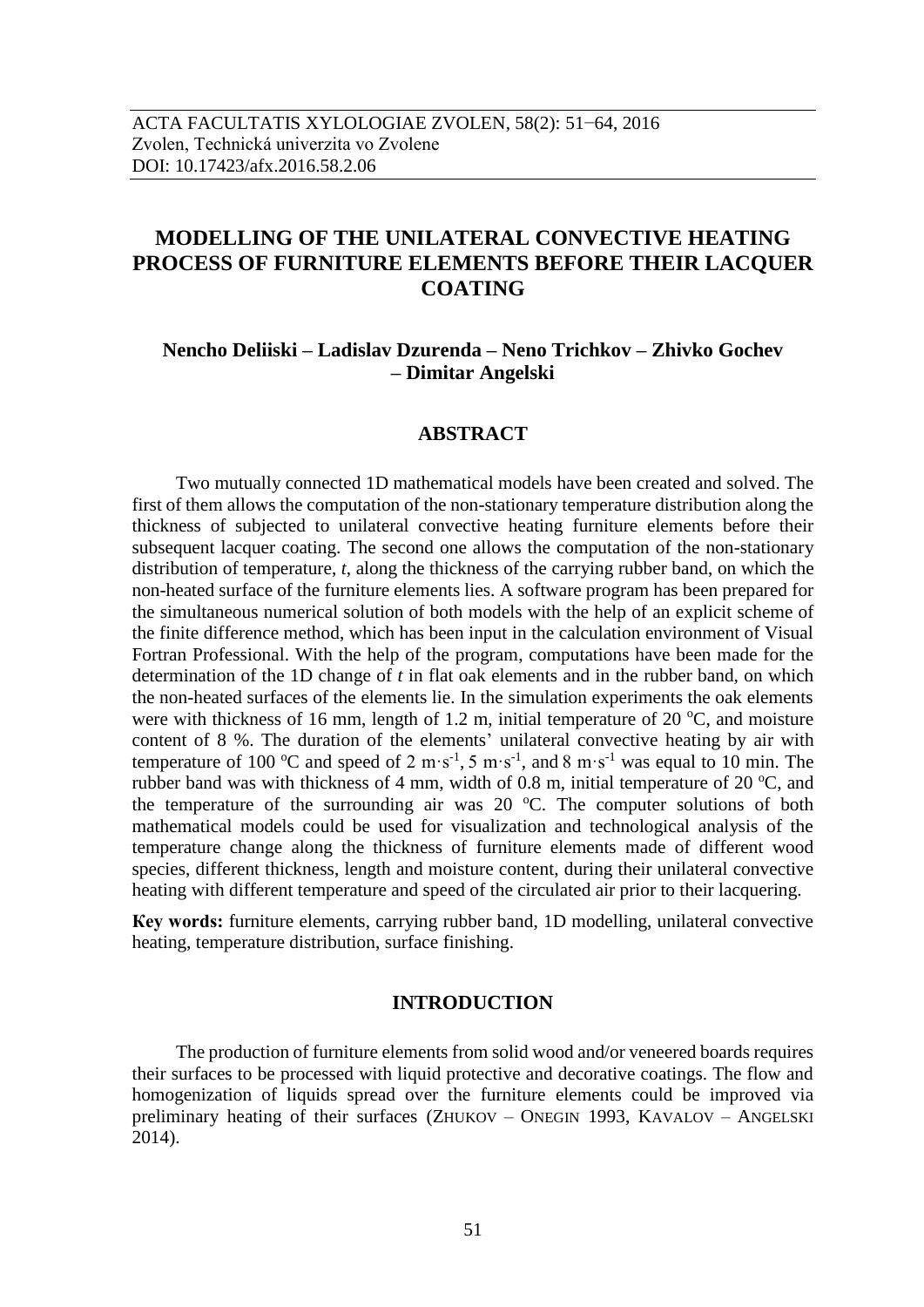The purpose of the pre-heating of furniture elements is to introduce heat in their surface layer right before the application of the liquid layer of lacquer. In this way, during the filmforming process heat from the wood surface layer is carried to the lacquer covering.

Pre-heating of surfaces, subject to further lacquering, is applied with the purpose to accelerate the hardening of the thin lacquer coverings with organic solvents. Upon the application of a lacquer layer over the heated surface, it accelerates the evaporation of the solvents and removes the air from the wood pores  $(JAI\acute{c} - \check{Z}IVANOVI\acute{c} 2000)$ . When the surface of the wood is heated, after the applying the lacquer a heating of its bottom layer and an intensive evaporation of the solvent from this layer occurs. Because of this, the hardening of the lacquer starts from its bottom layer and the solvent vapour leaves unimpeded the lacquer and evaporates into the atmosphere (ZHUKOV – ONEGIN 1993, RÜDIGER 1995).

Unilateral convective heating used prior to lacquering is mostly applied on flat wooden details with thickness from 4 to 35 mm and moisture content of 8–10 %. The equipment for preliminary heating of the details is formed usually as a tunnel section (Fig. 1), which can be part of an assembly line for protective and decorative film application (SKAKIĆ 1992, KAVALOV – ANGELSKI 2014).



**Fig. 1 General view of equipment for unilateral convective heating of furniture elements before their subsequent lacquering.**

In the accessible specialized literature there is no information at all about the temperature distribution in furniture elements during their unilateral convective heating before lacquer coating. That is why each reasearch in this area has both a scientific and a practical interest.

The aim of the current work is to create and solve two mutually connected 1D mathematical models. The first of them must allow the computation of the non-stationary temperature distribution along the thickness of subjected to unilateral convective heating flat furniture elements immediately before their subsequent lacquering. The second one should make it possible to compute the non-stationary distribution of the temperature along the thickness of the carrying transport rubber band on which the non-heated surface of the details lies. A part of the aim is to show an application of the created models for the computations of the mentioned temperature distributions for the case of unilateral convective heating of flat oak elements by hot air with different speeds in order to improve the thermal conditions for their subsequent lacquering.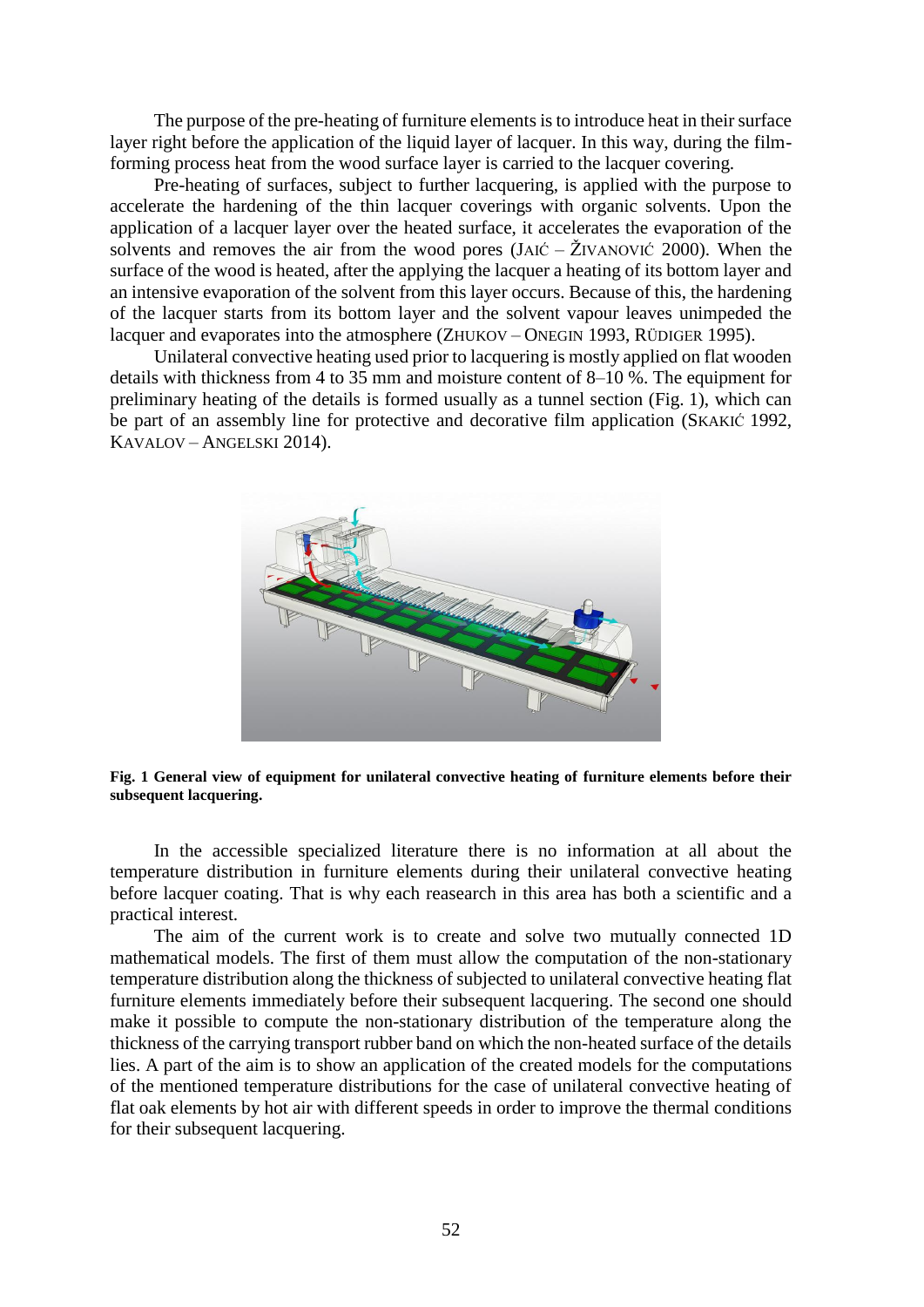### **MATERIAL AND METHODS**

**Mechanism of the 1D heat distribution in flat furniture elements during their heating**

During the heating of wood furniture elements along with the purely thermal processes, a moisture-exchange occurs between the processing medium and the elements. The values of the moisture diffusion in the elements are usually hundreds of times smaller than the values of their temperature conductivity (CHUDINOV 1968, NIKOLOV – VIDELOV 1987, SHUBIN 1990, POŽGAJ *et al*. 1997, VIDELOV 2003, DELIISKI 2003, 2013A, 2013B, DELIISKI *et al*. 2015, 2016B, RADMANOVIC *et al*. 2014). These facts determine a not so big change in diffusing moisture in the elements, which lags significantly from the distribution of heat in them during the heating. This allows disregarding the exchange of moisture between the elements and the heating medium and the change in temperature in them to be viewed as a result of a pure thermo-exchange process, where the heat in them is distributed only through thermoconductivity. Because of this the mechanism of heat distribution in the furniture elements can be described by the equation of heat conductivity.

When the width and length of the furniture elements exceed their thickness by at least 3 and 5 times respectively, then the calculation of the change in the temperature only along the thickness of the elements during their unilateral heating (i.e. along the coordinate *x*, which coincides with the elements' thickness) can be carried out with the help of the following 1D mathematical model (DELIISKI 2003, 2011, 2013c):

$$
\frac{\partial T_{\mathbf{w}}(x,\tau)}{\partial \tau} = a_{\mathbf{w}}(T, u, u_{\text{fp}}, \rho_{\text{b}}) \frac{\partial^2 T_{\mathbf{w}}(x,\tau)}{\partial x^2}
$$
(1)

with an initial condition

$$
T_{\rm w}(x,0) = T_{\rm w0} \tag{2}
$$

and following boundary conditions:

• from the side of the elements' heating – at conditions of forced convective heat exchange between the upper surface of the elements and the circulated hot air with temperature  $T_{ha}$  and speed  $v_{ha}$  (see Fig. 1):

$$
\frac{dT_w^{hs}(\tau)}{dx} = -\frac{\alpha_w^{hs}(\tau)}{\lambda_w^{hs}(0,\tau)} \Big[ T_w^{hs}(\tau) - T_{ha}(\tau) \Big],\tag{3}
$$

• from the opposite non-heated side of the furniture elements – at temperature, which is equal to the temperature of the upper (heated) side of the carrying rubber band, on which the non-heated surface of the elements lies:

$$
T_{\rm w}^{\rm nhs}(\tau) = T_{\rm B}^{\rm hs}(\tau)\,,\tag{4}
$$

where *x* is the coordinate along the thickness of the elements and the carrying rubber band:  $0 \leq x \leq X = h_w + h_B$ , m;

- *h*<sub>w</sub> thickness of the elements, m;
- $h_w$  thickness of the rubber band, m;
- $a_w$  temperature conductivity of the elements' wood,  $m^2 \cdot s^{-1}$ ;
- $u$  moisture content of the elements' wood, kg·kg<sup>-1</sup>;
- $u_{\text{fsp}}$  fiber saturation point of the elements' wood, kg·kg<sup>-1</sup>;

 $p_b$  – basic density of the elements' wood specie, equal to the dry mass divided to green volume,  $kg \cdot m^{-3}$ ;

*T –* temperature, K;

 $T_w$  – temperature of the wood, K;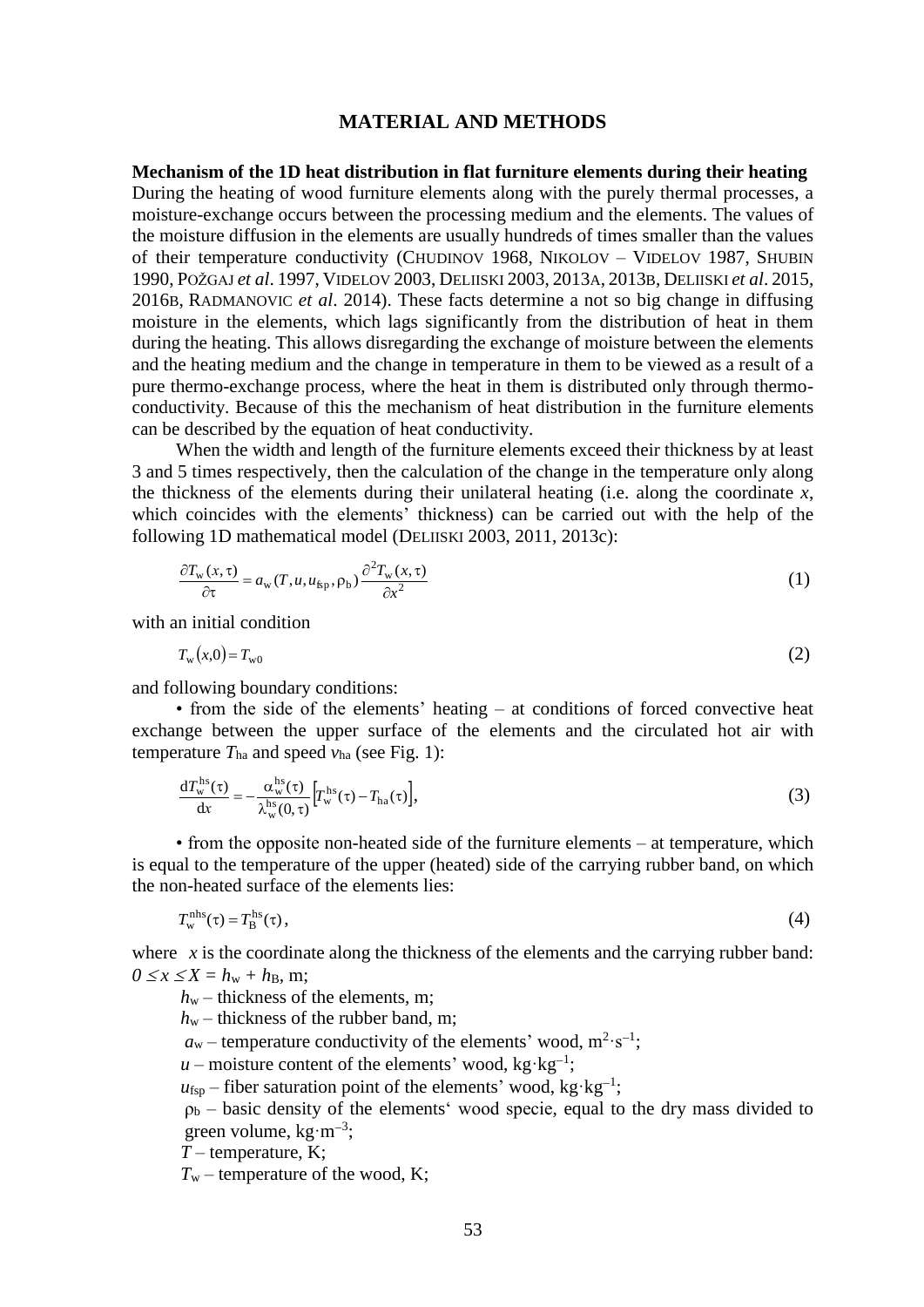$T_{w0}$  – initial temperature of the subjected to heating furniture elements, K;

 $T_w(x,0)$  – temperature of all points along the elements's thickness at the beginning (i.e. at  $\tau = 0$ ) of the heating process, K;

 $T_w^{\text{hs}}$  – temperature of subjected to heating upper surface of the elements, K;

 $T_{\rm B}^{\rm hs}$  – temperature of the upper (heated) surface of the rubber band, K;

- $T<sub>ha</sub>$  temperature of the hot air near the heated surface during the heating, K;
- $\alpha_{w}^{hs}$  convective heat transfer coefficient of the heated elements' surface,  $W \cdot m^{-2} \cdot K^{-1}$ ;
- $\lambda_w^{\text{hs}}$  thermal conductivity of the wood on the heated elements' surface,  $W \cdot m^{-1} \cdot K^{-1}$ ;

 $\tau$  – time, s.

Because of the tight contact between the elements and the thin carrying rubber band on which they lie during the heating process, the temperature of the non-heated surface of the elements is assumed to be equal to the temperature of the band's upper surface.

# **Mechanism of the 1D heat distribution in the carrying rubber band during heating**

Analogously to the model presented above, the calculation of the change in the temperature along the thickness of the carrying rubber band during elements' unilateral heating (i.e. along the coordinate *x*, which coincides with the thicknesses of the elements and of the band – see Fig. 2 below) can be carried out with the help of the following 1D mathematical model:

$$
\frac{\partial T_{\mathbf{B}}(x,\tau)}{\partial \tau} = a_{\mathbf{B}}(T) \frac{\partial^2 T_{\mathbf{B}}(x,\tau)}{\partial x^2}
$$
(5)

with an initial condition

 $T_{\rm B}(x,0) = T_{\rm B0}$  $T_{\rm B0}$  (6)

and following boundary conditions:

• from the upper (heated by the furniture elements) surface of the band – at temperature, which is equal to the temperature of the bottom (non-heated) surface of the elements:

$$
T_{\rm B}^{\rm hs}(\tau) = T_{\rm w}^{\rm nhs}(\tau) \,,\tag{7}
$$

• from the bottom (non-heated) surface of the band – at conditions of free convective heat exchange between the band and the surrounding air environment:

$$
\frac{dT_{\rm B}^{\rm nhs}(\tau)}{dx} = -\frac{\alpha_{\rm B}^{\rm nhs}(\tau)}{\lambda_{\rm B}^{\rm nhs}(0,\tau)} \Big[ T_{\rm B}^{\rm nhs}(\tau) - T_{\rm nha}(\tau) \Big],\tag{8}
$$

where  $a_B$  is the temperature conductivity of the rubber band perpendicular to the textile fibres by which it is reinforced,  $m^2 \cdot s^{-1}$ ;

 $T_{\rm B}$  – temperature of the rubber band, K;

 $T_B(x,0)$  – temperature of all points along the bands's thickness at the beginning of the details' heating process, K;

 $T_{B0}$  – initial temperature of the rubber band, K;

 $T_{\rm B}^{\rm hs}$  – temperature of the upper (heated) surface of the rubber band, K;

 $T_w^{\text{nhs}}$  – temperature of the bottom (non-heated) surface of the furniture elements, K;

 $T_{\rm B}^{\rm nhs}$  – temperature of bottom (non-heated) surface of the band, K;

 $T_{nha}$  – temperature of the air near the bottom surface of the band during the heating, K;  $\alpha_{\rm B}^{\rm nhs}$  – convective heat transfer coefficient of the non-heated band's surface,  $W \cdot m^{-2} \cdot K^{-1}$ ;

 $\lambda_B^{nhs}$  – thermal conductivity of the rubber on the non-heated band's surface,  $W \cdot m^{-1} \cdot K^{-1}$ .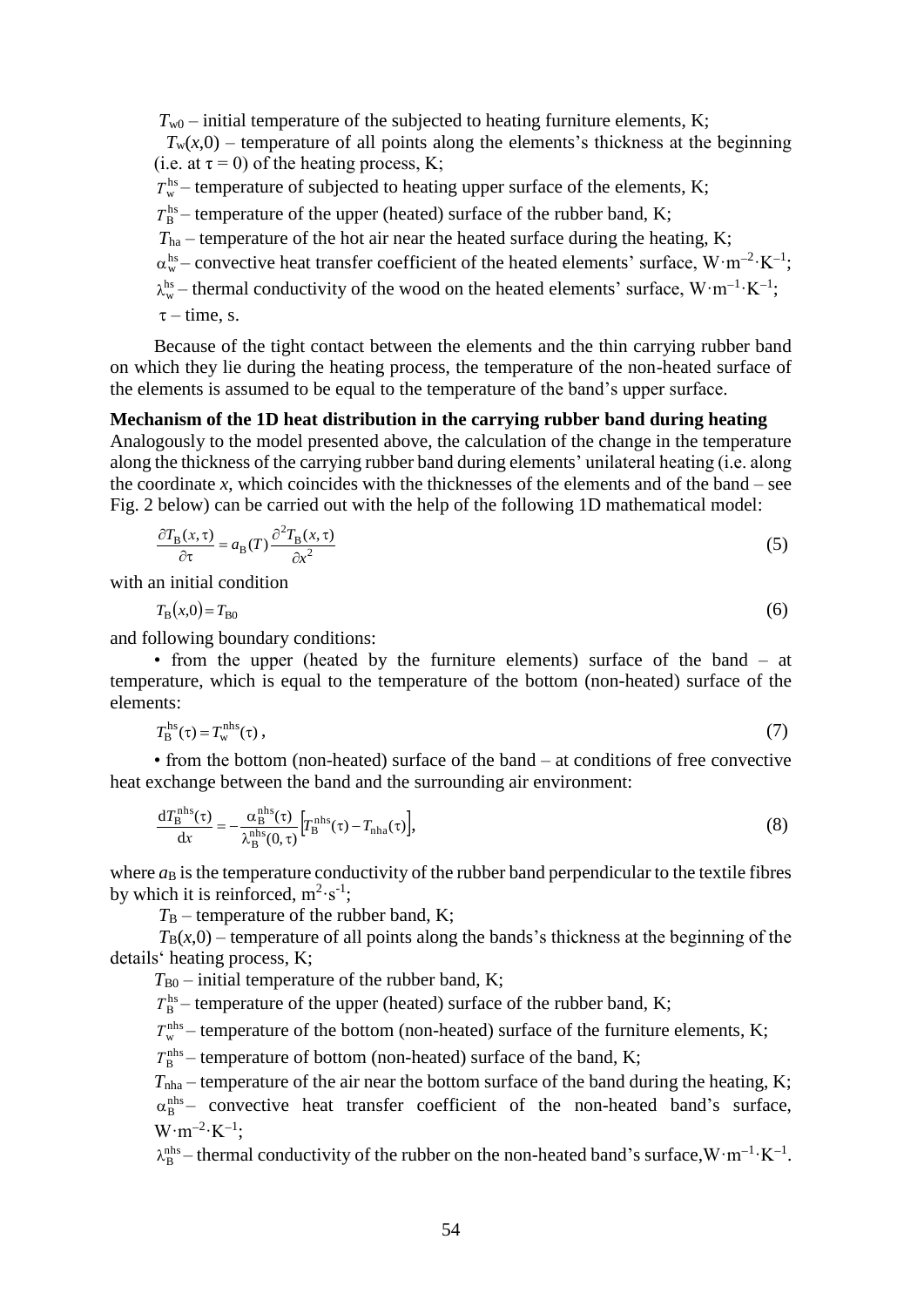# Mathematical description of the heat transfer coefficient  $\alpha_{\rm w}^{\rm hs}$

The calculation of the heat transfer coefficient  $\alpha_w^{hs}$  can be carried out with the help of the following equations, which are valid for the cases of heating of horizontally situated rectangular surfaces in conditions of force air convection (BAR-C[OHEN](http://www.scopus.com/authid/detail.uri?authorId=7006690561&eid=2-s2.0-0021370981) – R[OHSENOW](http://www.scopus.com/authid/detail.uri?authorId=7004461943&eid=2-s2.0-0021370981) 1984, TELEGIN *et al*. 2002, BUCHLIN 2002, CERNECKY *et al*. 2015, DELIISKI *et al*. 2016a):

$$
\alpha_{\rm w}^{\rm hs} = \frac{\rm Nu_{ha}\lambda_{ha}}{l_{\rm w}}\,,\tag{9}
$$

where *l*<sup>w</sup> is the linear size of the furniture elements along the direction of the hot air circulation (i.e. length of the elements), m;

 $\lambda_{ha}$  – thermal conductivity of the hot air at its technological temperature,  $W \cdot m^{-1} \cdot K^{-1}$ ;

Nuha – number of similarity of Nusselt, which is calculated using the thermo-physical characteristics of the hot air according to following equations:

• at laminar regime of the forced convection of the hot air (i.e. at  $Re_{ha} \leq 4.10^4$ ):

$$
Nu_{ha} = 0.66 \text{ Re}_{ha}^{0.5} \text{ Pr}_{ha}^{0.43} \left(\frac{\text{Pr}_{ha}}{\text{Pr}_{hs}}\right)^{0.25} \tag{10}
$$

• at turbulent regime of the forced convection of the hot air (i.e. at  $Re_{ha} > 4.10^4$ ):

$$
Nu_{ha} = 0.037 \text{ Re}_{ha}^{0.8} \text{ Pr}_{ha}^{0.43} \left( \frac{\text{Pr}_{ha}}{\text{Pr}_{hs}} \right)^{0.25},\tag{11}
$$

where the Prandtl' numbers of similarity Pr<sub>ha</sub> and Pr<sub>hs</sub>, and also the Reynolds' number of similarity Reha are calculated according to the equations

$$
Prha = \frac{w_{ha}}{a_{ha}},
$$
\n(12)

$$
Pr_{hs} = \frac{w_{hs}}{a_{hs}} \tag{13}
$$

$$
\text{Re}_{\text{ha}} = \frac{\rho_{\text{ha}} v_{\text{ha}} l_{\text{w}}}{\mu_{\text{ha}}} = \frac{\rho_{\text{ha}} v_{\text{ha}} l_{\text{w}}}{\rho_{\text{ha}} w_{\text{ha}}} = \frac{v_{\text{ha}} l_{\text{w}}}{w_{\text{ha}}} \,. \tag{14}
$$

In equations  $(9) \div (14)$  the following thermo-physical characteristics of the air participate:

- $\lambda$  thermal conductivity,  $W \cdot m^{-1} \cdot K^{-1}$ ;  $\cdot \rho$  $=\frac{\lambda}{\lambda}$  $a = \frac{\pi}{c \cdot \rho}$  – temperature conductivity, m<sup>2</sup>·s<sup>-1</sup>;  $c$  – specific heat capacity,  $J$ ·kg<sup>-1</sup>·K<sup>-1</sup>;  $\rho$  $w = \frac{\mu}{\Omega}$  – kinematic viscosity coefficient, m<sup>2</sup>·s<sup>-1</sup>;  $p$  – density, kg·m<sup>-3</sup>;  $\mu$  – dynamic viscosity coefficient, Pa·s;
- $v$  speed, m·s<sup>-1</sup>;

 $\alpha_w$  – convective heat transfer coefficient of the subjected to heating surface of the furniture elements,  $W \cdot m^{-2} \cdot K^{-1}$ .

The indexes "ha" and "hs" of the thermo-physical characteristics of the air and of the numbers of the similarity in equations (9)–(14) mean that these characteristics and numbers must be calculated depending on the temperature of the hot air and of the heated surface of the aired furniture elements, respectively.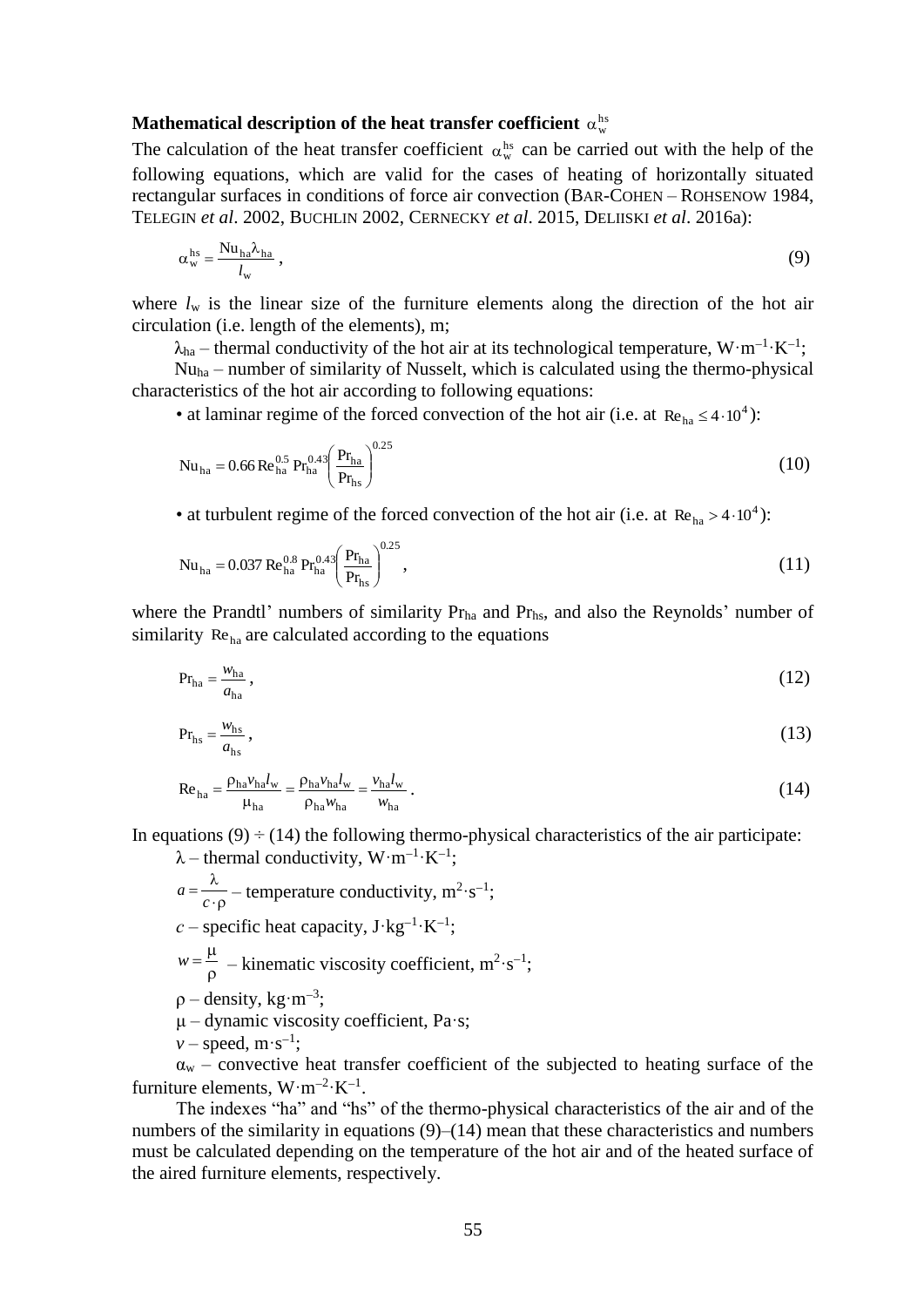# Mathematical description of the heat transfer coefficient  $\alpha_{\mathrm{B}}^{\text{nhs}}$

The calculation of the heat transfer coefficient  $\alpha_B^{nhs}$  can be carried out with the help of the following equations, which are valid for the cases of heating or cooling of horizontally situated rectangular surfaces in conditions of free air convection (ROHSENOW – HARTNETT 1973, MILCHEV *et al*. 1989, TELEGIN *et al*. 2002, DELIISKI *et al*. 2016a):

$$
\alpha_{\rm B}^{\rm nhs} = \frac{1.3 \text{Nu}_{\text{nha}} \lambda_{\text{nha}}}{b_{\rm B}},\tag{15}
$$

where  $b_B$  is the width of the carrying transport rubber band on which the furniture elements lie (see Fig. 1), m;

 $\lambda_{nha}$  – thermal conductivity of the air from the non-heated surface of the band,  $W \cdot m^{-1} \cdot K^{-1}$ ;

Nunha – Nusselt's number of similarity, which is calculated with the help of the thermophysical characteristics of the air from the non-heated side of the band according to following equations:  $0.25$ 

$$
Nu_{nha} = 0.5(Gr_{nha} \cdot Pr_{nha})^{0.25} \left(\frac{Pr_{nha}}{Pr_{nhs}}\right)^{0.25} \text{ @ } 10^3 < Gr_{nha} \cdot Pr_{nha} < 10^9 \,,\tag{16}
$$

where the Grashoff's number of similarity  $Gr<sub>nha</sub>$  and the Prandtl's numbers of similarity  $Pr<sub>nha</sub>$ and Prnhs are calculated according to the equations

$$
Gr_{nha} = \frac{g \cdot \beta_{nha} b_B^3}{w_{nha}^2} (T_B^{nhs} - T_{nha}),
$$
\n(17)

$$
Prnha = \frac{w_{nha}}{a_{nha}},
$$
\n(18)

$$
Pr_{\text{nhs}} = \frac{w_{\text{nhs}}}{a_{\text{nhs}}}.
$$
\n(19)

In equations (15)–(19) the following, not yet explained above, variables take part:  $g = 9.81$ m·s<sup>-2</sup> – acceleration of gravity;  $\beta$  – coefficient of the volume expansion of the air, K<sup>-1</sup>.

The indexes "nha" and "nhs" of the variables and of the numbers of the similarity in equations (15)–(19) mean that these variables and numbers must be calculated depending on the temperature of the not heating air and of the not heated **s**urface of the details, respectively.

It must be noted that a mathematical description of the thermo-physical characteristics of the air λ, β, *w*, and *а*, which participates in eqs. (9)–(19), depending on the temperature *T*, could be found in DELIISKI *et al*. (2016a).

# **RESULTS AND DISCUSSION**

The mathematical models, which are presented in common form by the eqs.  $(1) \div (8)$ , have been solved with the help of explicit schemes of the finite difference method. This has been done in a way, analogous to the one used and described in (DELIISKI 2003, 2011) for the solution of a model of the heating process of prismatic wood materials. The presenting of the eqs. (1) and (5) from the mathematical models through their discrete analogues corresponds to the shown in Fig. 2 setting of the coordinate system and the positioning of the nodes in the mesh, in which the 1D non-stationary distribution of the temperature along the thicknesses of the furniture elements and the carrying rubber band during the unilateral convective heating of the elements is calculated.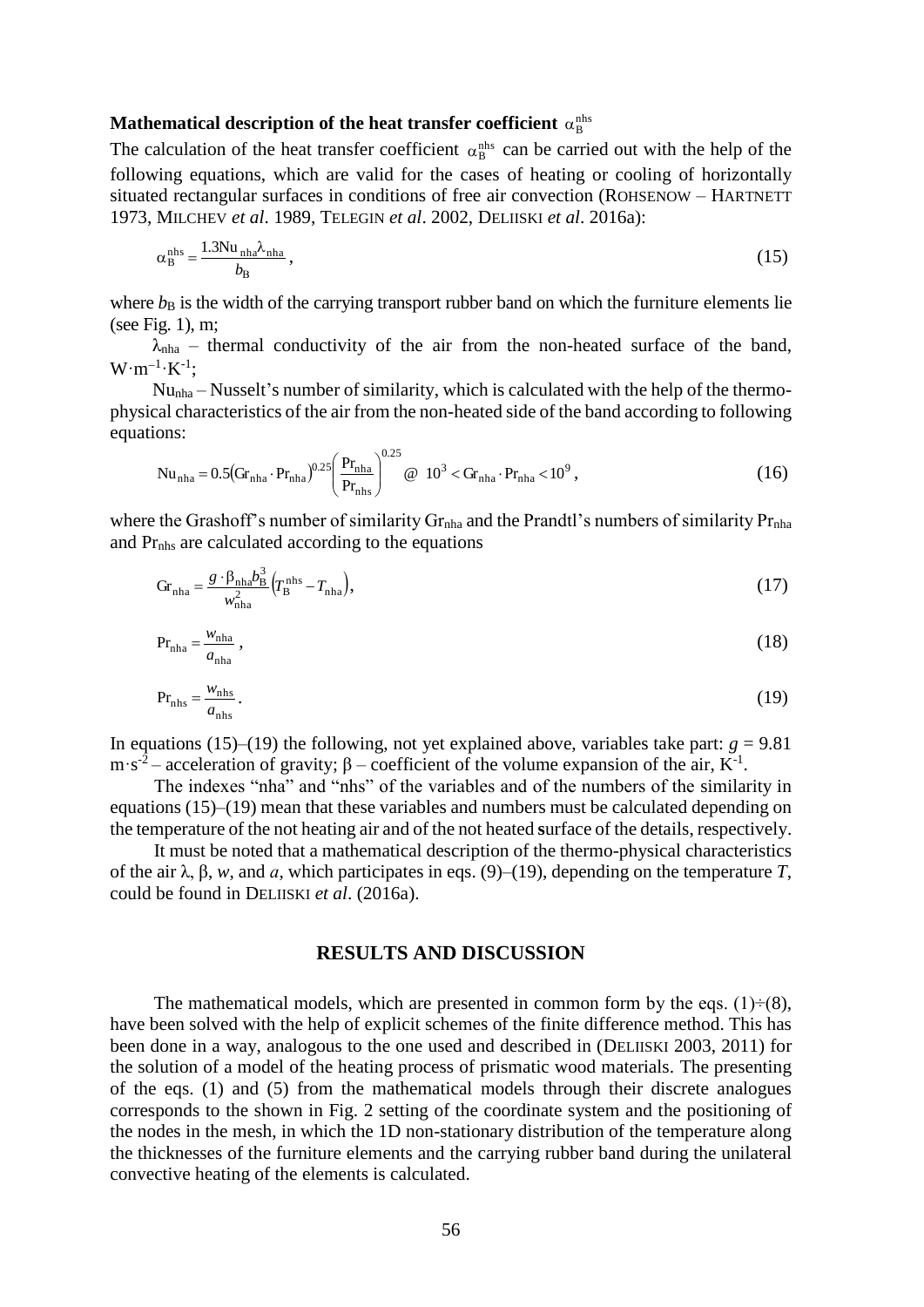For the solution of the models a software program has been prepared in FORTRAN (DORN – MCCRACKEN 1972) the calculation environment of Visual Fortran Professional.

With the help of the program as an example computations have been made for the determination of the 1D change of the temperature in flat oak (*Quercus petraea* Libl.) elements with thickness  $h_w = 16$  mm, length  $l_w = 1.2$  m, initial temperature  $t_{w0} = 20$  °C, moisture content  $u = 0.08$  kg·kg<sup>-1</sup> (i.e. 8 %) during their 10 min unilateral convective heating by hot air with temperature  $t_{ha} = 100$  °C and speed  $v_{ha} = 2 \text{ m} \cdot \text{s}^{-1}$ ,  $v_{ha} = 5 \text{ m} \cdot \text{s}^{-1}$ , and  $v_{ha} = 8$  $m \cdot s^{-1}$ .

The calculations of the temperature distribution along the elements' thickness have been done with average values of the wood temperature conductivity  $a_w = 1.9337 \cdot 10^{-7} \text{m}^2 \cdot \text{s}^{-1}$ and of the wood thermal conductivity cross-sectional to the fibers of the details  $\lambda_w = \lambda_w^{\text{hs}} =$ 0.2738 W $\cdot$ m<sup>-1</sup> $\cdot$ K<sup>-1</sup> in the temperature range from 20 °C to 60 °C for oak wood with basic density  $\rho_b = 670 \text{ kg} \cdot \text{m}^{-3}$ , moisture content  $u = 0.08 \text{ kg} \cdot \text{kg}^{-1}$ , fiber saturation point  $u_{\text{fsp}} = 0.29$ kg·kg<sup>-1</sup> (i.e. 29 %), and volume shrinkage  $S_v = 11.9$  % (NIKOLOV – VIDELOV 1987). These average values if  $a_w$  and  $\lambda_w$  have been obtained using the mathematical description of  $a_w$  and λ<sup>w</sup> depending on *t*, *u*, *u*fsp, and ρ<sup>b</sup> of the wood species (DELIISKI 2003, 2013а, 2013c, DELIISKI *et al.* 2015). The calculated values of  $a_w$  and  $\lambda_w$  for oak wood in the temperature range from 20 °C to 60 °C are shown in Table 1.



Air with temperature  $T_{\text{nha}}$  and velocity  $v_{\text{nha}} = 0$ 

**Fig. 2 Positioning of the nodes of the 1D calculation mesh along the thicknesses of the furniture elements and the carrying rubber band.**

**Tab. 1 Change in**  $\lambda_w$  and  $a_w$  of an oak wood with  $u = 0.08$  kg·kg<sup>-1</sup>, depending on *t*.

| Parameter                                         | Temperature t. $\mathrm{^{\circ}C}$ |        |        |        |        | Average value for   |
|---------------------------------------------------|-------------------------------------|--------|--------|--------|--------|---------------------|
| of the wood                                       | 20                                  | 30     | 40     | 50     | 60     | $t = 20 \div 60$ °C |
| $\lambda_{\rm w}$ , $W \cdot m^{-1} \cdot K^{-1}$ | 0.2648                              | 0.2693 | 0.2738 | 0.2783 | 0.2828 | 0.2738              |
| $a_w \cdot 10^7$ , $m^2 \cdot s^{-1}$             | .9351                               | .9344  | 1.9337 | .9331  | .9325  | 1.9337              |

The calculation of the average values for  $a_w$  and  $\lambda_w$  has been made for the temperature range from 20  $\degree$ C to 60  $\degree$ C due to the fact that during the simulation experiments with the models, it has ocurred that the calculated temperature along the thickness of the furniture elements changes exactly in this range (see the left parts of Figures 3, 4, and 5 below). Despite this,  $a_w$  and  $\lambda_w$  depend linearly to the temperature, which allows for the solving the model to use their average values.

With the help of the program simultaneously with the above described 1D calculations, computations have been carried out for the determination of the 1D change in the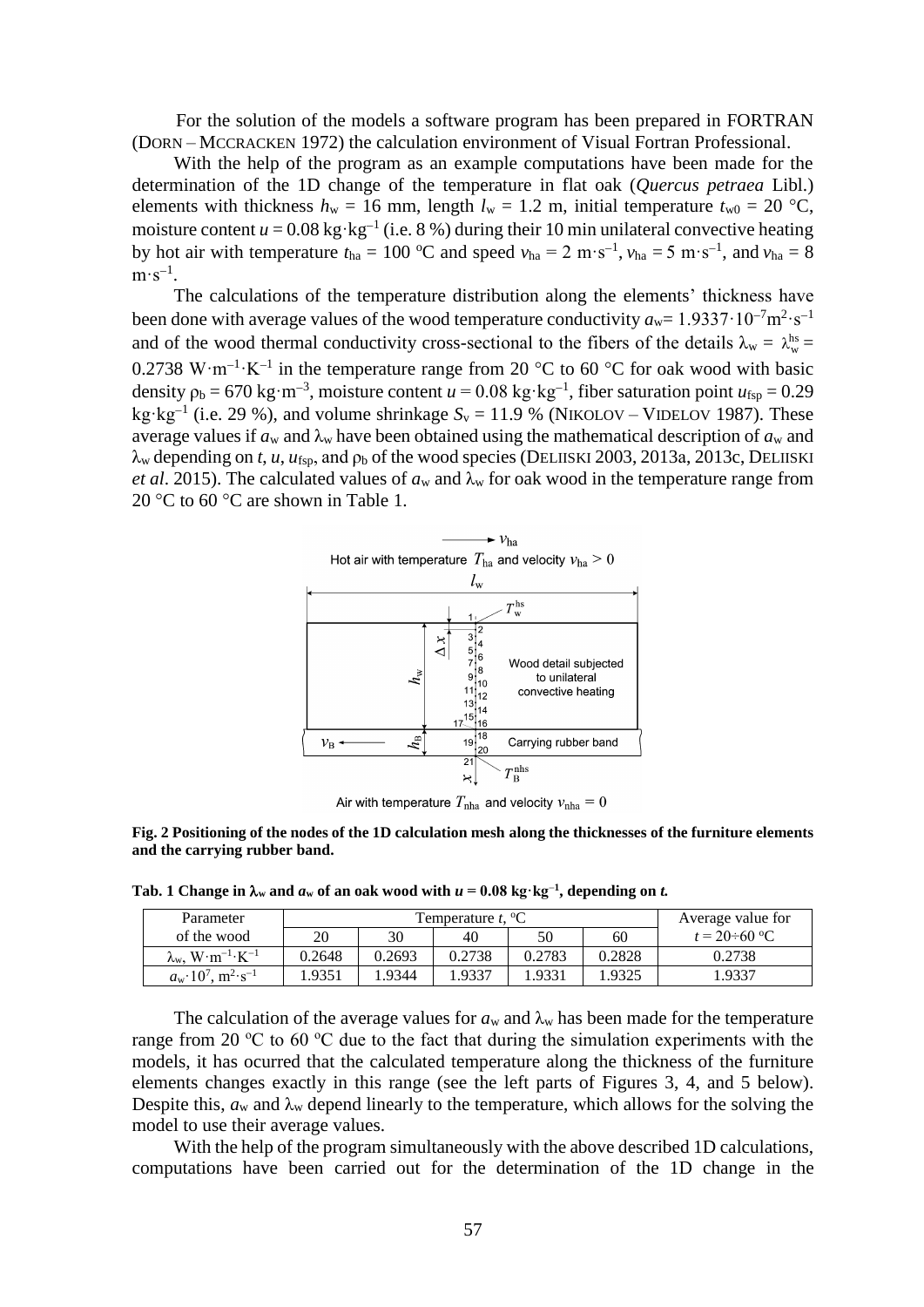temperature along the thickness of the carrying rubber band reinforced by textile fibers, on which the non-heated surfaces of the subjected to unilateral heating furniture elements lie (see Fig. 1). The band was accepted to be with thickness  $h_B = 4$  mm, width  $b_B = 0.8$  m, and initial temperature  $t_{B0} = 20$  °C. The temperature of the surrounding air from the non-heated surface of the band during the elements' heating was accepted to be equal to  $t_{nha} = 20 \degree C$  (see Fig. 2). The computations have been done with average values of the band's temperature conductivity perpendicular to the textile fibers  $a_B = 1.1655 \cdot 10^{-7} \text{ m}^2 \cdot \text{s}^{-1}$  and of the thermal conductivity of the band  $\lambda_B = \lambda_B^{nhs} = 0.281 \text{ W} \cdot \text{m}^{-1} \cdot \text{K}^{-1}$  [\(www.axelproducts.com\)](http://www.axelproducts.com/). The average value for *a*<sub>B</sub> has been obtained using the following equation (JUMA *et al.* 2000):<br>  $a_B = 1.4409 \cdot 10^{-7} - 4.14765 \cdot 10^{-10}T + 1.0791 \cdot 10^{-12}T^2 \quad \textcircled{e} \quad 293.15 \text{ K} \le T \le 440.15 \text{ K}$ 

$$
a_{\rm B} = 1.4409 \cdot 10^{-7} - 4.14765 \cdot 10^{-10} T + 1.0791 \cdot 10^{-12} T^2 \quad \textcircled{2} \quad 293.15 \quad \text{K} \le T \le 440.15 \quad \text{K} \,. \tag{20}
$$

The calculation of the average values for  $a_B = 1.1655 \cdot 10^{-7} \text{ m}^2 \cdot \text{s}^{-1}$  has been made for the temperature range from 293.15 K to 303.15 K (i.e. from 20  $^{\circ}$ C to 30  $^{\circ}$ C) due to the fact that during the simulation experiments with the models, it has become evident that the calculated temperature along the thickness of the band changes exactly in this range.

All computations have been carried out with 21 nodes of the calculation mesh, i.e. with a step along the thicknesses of the furniture elements and the band, equal to 1.0 mm (see Fig. 2).

The left parts of Figures 3, 4 and 5 present the 1D temperature change calculated by the model  $(1) \div (4)$  in 5 equidistant from one another characteristic points along the thickness of the elements with  $h_w = 0.016$  m,  $l_w = 1.2$  m, and  $t_{w0} = 20$  °C, during their 10 min unilateral convective heating by air with  $t_{ha} = 100 \text{ °C}$ ,  $v_{ha} = 2 \text{ m} \cdot \text{s}^{-1}$ ,  $v_{ha} = 5 \text{ m} \cdot \text{s}^{-1}$ , and  $v_{ha} = 8 \text{ m} \cdot \text{s}^{-1}$ , respectively when  $t<sub>nha</sub> = 20$  °C. The coordinates of those points are shown in the legends of the figures.

The right parts of the Figures 3, 4 and 5 present the 1D temperature change calculated by the model  $(5) \div (8)$  in 5 equidistant from one another characteristic points along the thickness of the carrying rubber band with  $h_B = 4$  mm,  $b_B = 0.8$  m, and  $t_{B0} = 20$  °C during 10 min its heating simultaneously with the unilateral convective heating of the furniture elements by air with  $t_{ha} = 100 \text{ °C}$ ,  $v_{ha} = 2 \text{ m} \cdot \text{s}^{-1}$ ,  $v_{ha} = 5 \text{ m} \cdot \text{s}^{-1}$ , and  $v_{ha} = 8 \text{ m} \cdot \text{s}^{-1}$ , respectively when  $t_{nha} = 20$  °C. The coordinates of those points are also shown in the legends of the figures.

The left and the right parts of Figure 6 show the calculated change in the convective heat transfer coefficients of the heated elements' surface and of the non-heated surface of the carrying rubber band, respectively, depending on the hot air speed *v*ha.

The analysis of the obtained results leads to the following conclusions:

1. During the unilateral convective heating of the furniture elements, the change of the temperature in the points along their thickness and also in the points along the carrying band's thickness goes on according to complex curves. By increasing the heating time, those curves gradually become almost straight lines, whose slope increases with the increasing of the hot air's speed.

2. During the elements' heating, the curve of the temperature on the heated elements' surface is convex outwardly, but the curve of the temperature on the non-heated surface is concave inwardly. All curves of the temperature along the band's thickness are concave inwardly. After 10 min convective heating of the elements the temperature on their surfaces and on the surfaces of the carrying band obtains the following values:

• at 
$$
v_{ha} = 2 \text{ m} \cdot \text{s}^{-1}
$$
:  $t_w^{hs} = 43.9 \text{ °C}$ ,  $t_w^{nhs} = t_B^{hs} = 25.5 \text{ °C}$ , and  $t_B^{nhs} = 24.6 \text{ °C}$ ;

- at  $v_{ha} = 5 \text{ m} \cdot \text{s}^{-1}$ :  $t_w^{hs} = 58.7 \text{ °C}$ ,  $t_w^{nhs} = t_B^{hs} = 29.5 \text{ °C}$ , and  $t_B^{nhs} = 28.0 \text{ °C}$ ;
- at  $v_{ha} = 8 \text{ m} \cdot \text{s}^{-1}$ :  $t_w^{hs} = 67.0 \text{ °C}$ ,  $t_w^{nhs} = t_B^{hs} = 32.1 \text{ °C}$ , and  $t_B^{nhs} = 30.1 \text{ °C}$ .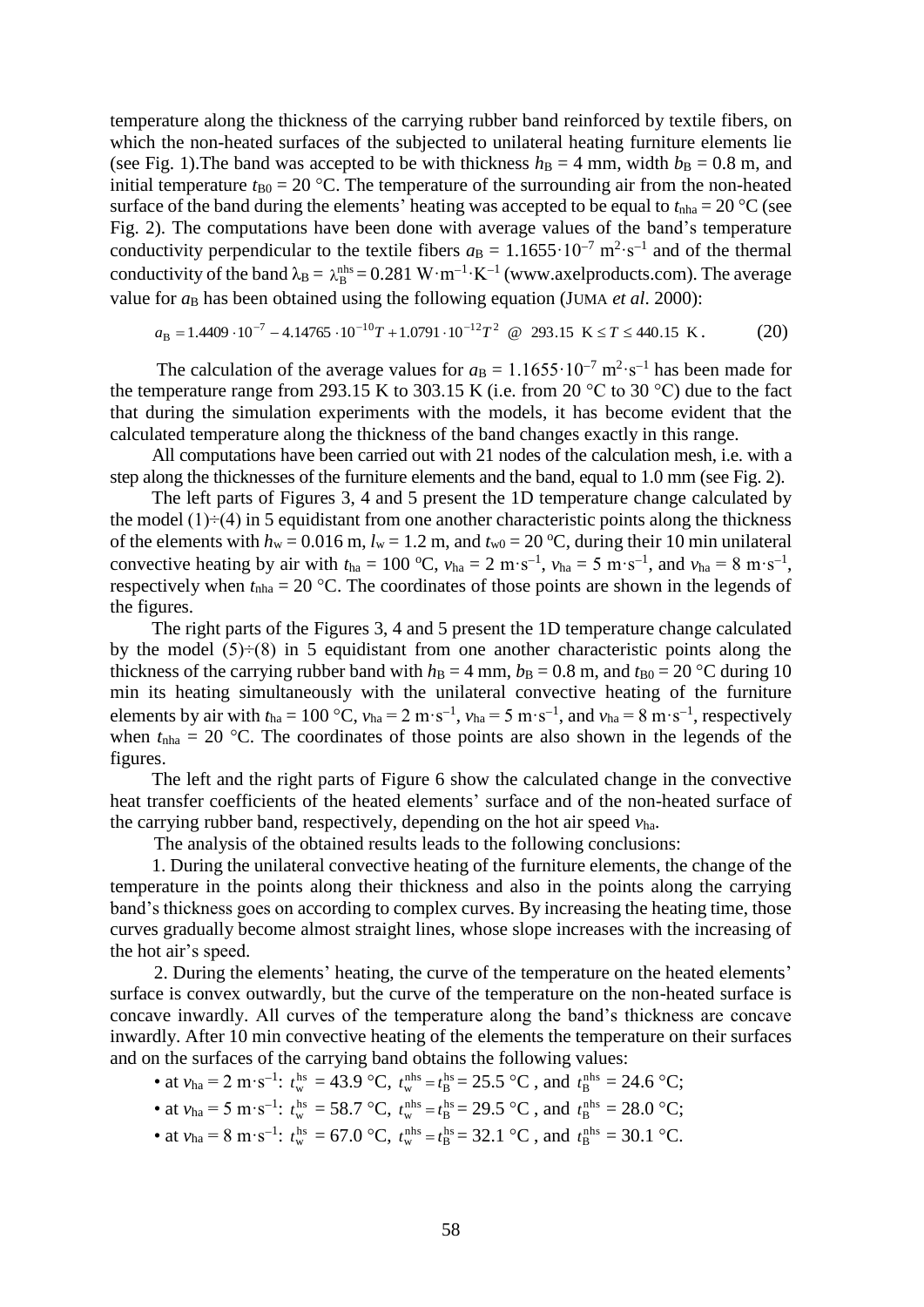

**Fig. 3 Change in** *t* **along the thicknesses of the oak element (left) and the carrying rubber band (right) during the unilateral heating by hot air with**  $t_{ha} = 100 \degree C$  **and**  $v_{ha} = 2 \text{ m} \cdot \text{s}^{-1}$ **.** 



**Fig. 4 Change in** *t* **along the thicknesses of the oak element (left) and the carrying rubber band (right) during the unilateral heating by hot air with**  $t_{ha} = 100 \degree C$  **and**  $v_{ha} = 5 \text{ m} \cdot \text{s}^{-1}$ **.** 



**Fig. 5 Change in** *t* **along the thicknesses of the oak element (left) and the carrying rubber band (right) during the unilateral heating by hot air with**  $t_{ha} = 100 \degree C$  **and**  $v_{ha} = 8 \text{ m} \cdot \text{s}^{-1}$ **.**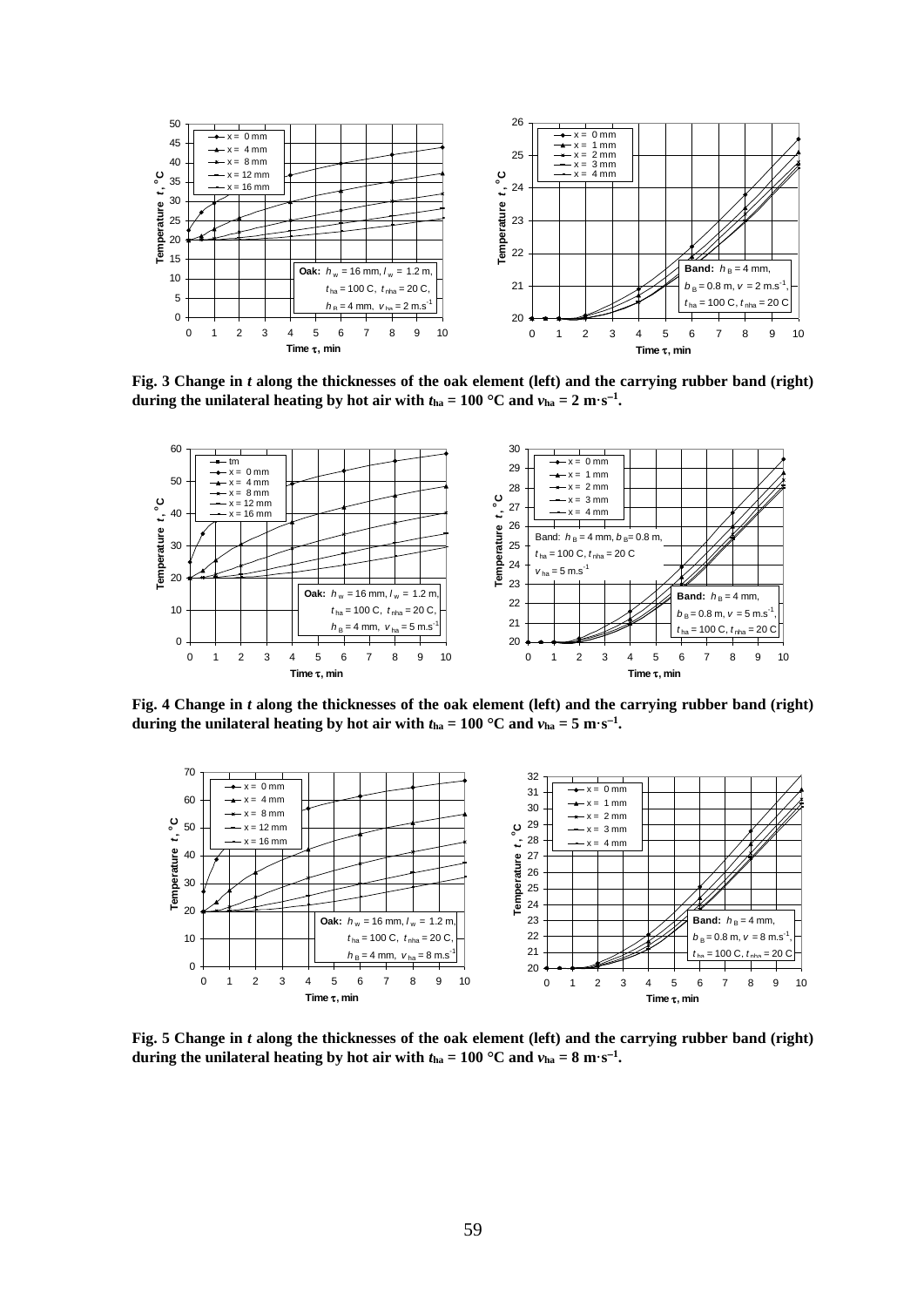

Fig. 6 Change in  $\alpha_{hs}$  of flat oak elements with  $h_w = 16$  mm,  $l_w = 1.2$  m,  $u = 0.08$  kg·kg<sup>-1</sup>, and  $t_{w0} = 20$  °C **(left) and in**  $\alpha_{\text{nhs}}$  **of the carrying rubber band with**  $h_B = 4$  **mm (right) during their 10 min unilateral heating by air with**  $t_{ha} = 100 \degree C$  at  $t_{nha} = 20 \degree C$ , depending on  $v_{ha}$ .

3. The change of the convective heat transfer coefficient of the heated elements' surface,  $\alpha_{w}^{hs}$ , is insignificant during the heating time (see Fig. 6 – left). This coefficient increases almost linearly when the speed of the hot air, *v*ha*,* increases. At the beginning of the heating process and after 10 min of the convective heating of the details by hot air with *t*ha = 100 °C and  $l_w = 1.2$  m the coefficient  $\alpha_w^{hs}$  obtains the following values, respectively:

- at  $v_{ha} = 2 \text{ m} \cdot \text{s}^{-1}$ : 8.69 W·m<sup>-2</sup>·K<sup>-1</sup> and 8.70 W·m<sup>-2</sup>·K<sup>-1</sup>;
- at  $v_{ha} = 5 \text{ m} \cdot \text{s}^{-1}$ : 18.08 W·m<sup>-2</sup>·K<sup>-1</sup> and 18.13 W·m<sup>-2</sup>·K<sup>-1</sup>;
- at  $v_{ha} = 8 \text{ m} \cdot \text{s}^{-1}$ : 26.34 W·m<sup>-2</sup>·K<sup>-1</sup> and 26.42 W·m<sup>-2</sup>·K<sup>-1</sup>.

4. The convective heat transfer coefficient of the non-heated surface of the carrying rubber band,  $\alpha_B^{nhs}$ , increses curvilinearly depending on the heating time and increases nonlinearly depending on  $v_{ha}$ . This coefficient according to eq. (17) depends on the temperature difference  $T_{\rm B}^{\rm nhs}$   $-T_{\rm nha}$ . At the beginning of the heating process there is no difference between  $T_B^{\text{nhs}}$  and  $T_{\text{nha}}$ . That is why then the coefficient  $\alpha_B^{\text{nhs}}$  is equal to null. After 10 min of convective heating of the details this coefficient reaches the following values:

- at at  $v_{ha} = 2 \text{ m} \cdot \text{s}^{-1}$ : 2.63 W·m<sup>-2</sup>·K<sup>-1</sup>;
- at at  $v_{ha} = 5 \text{ m} \cdot \text{s}^{-1}$ : 3.02 W·m<sup>-2</sup>·K<sup>-1</sup>;
- at at  $v_{ha} = 8 \text{ m} \cdot \text{s}^{-1}$ : 3.20 W·m<sup>-2</sup>·K<sup>-1</sup>.

Upon analyzing the obtained results, it is of practical interest the determination of the time, needed by the surface layers of the furniture elements during their convective heating by air with different speed to reach specific temperature, which is necessary for improving the thermal conditions for further lacquering. In this case, at that stage of the problem solving, it is acceptable to use the time for reaching a predetermined temperature at a point that is 4 mm distant from the heated surface of the elements without, however, exceeding their given allowable surface temperature.

It is acknowledged that the limit of  $t_w^{hs} \le 55$  °C is to be the maximum allowable temperature of the heated surface of the furniture elements for the cases of subsequent application of nitrocellulose lacquer over this surface (KAVALOV – ANGELSKI 2014).

The analysis of the results shows that reaching temperatures equal to 25 °C, 30 °C and 35 °С at a point, distant 4 mm from the heated surface of the elements, within the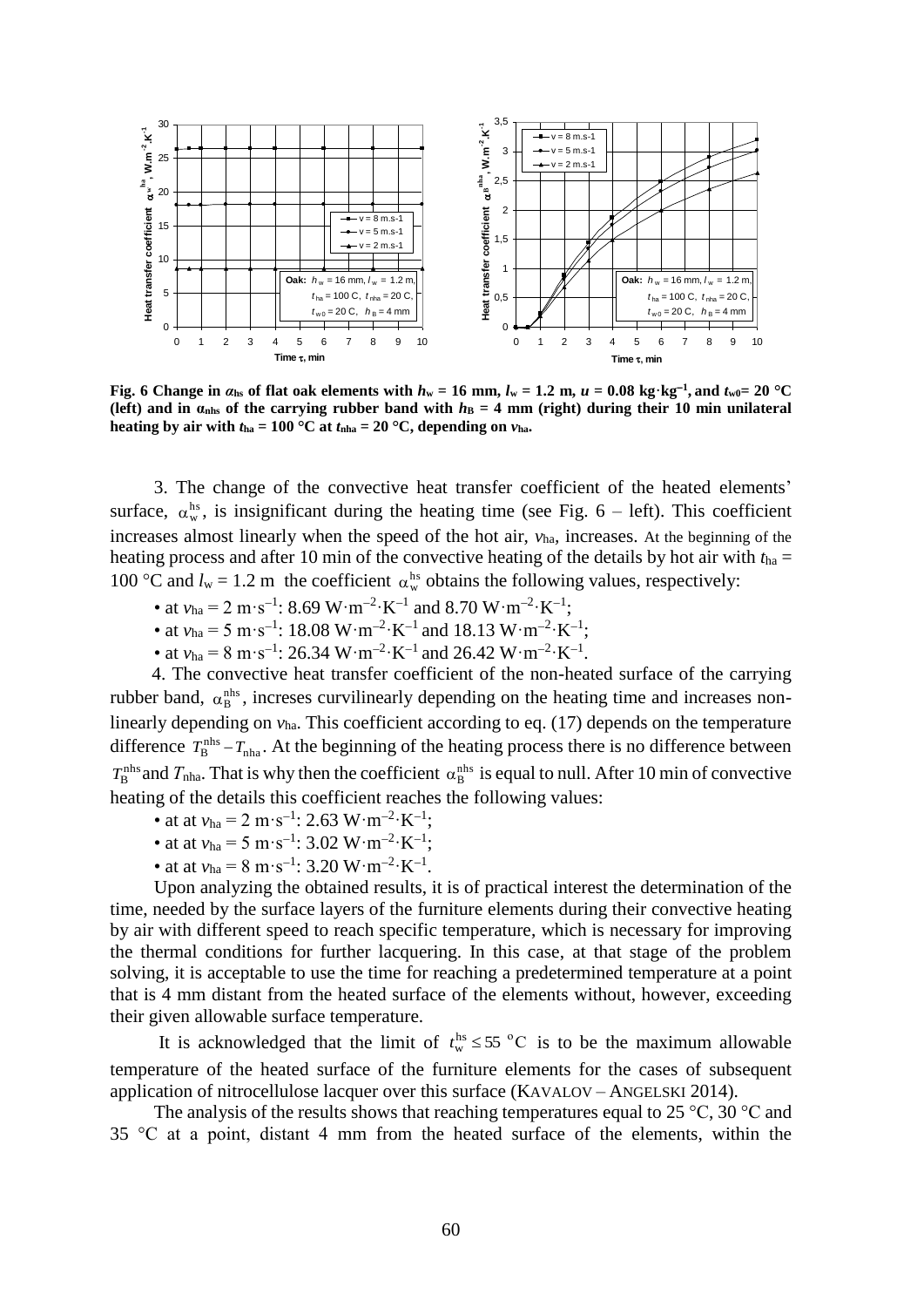technological constraint of  $t_w^{hs} \le 55$  °C, comes after duration of convective heating, as follows:

• at  $v_{ha} = 2 \text{ m} \cdot \text{s}^{-1}$ : respectively after 1.73 min (then  $t_w^{hs} = 32.0 \text{ °C}$ ), after 4.13 min (then  $t_w^{\text{hs}} = 37.0 \text{ °C}$ , and after 7.82 min (then  $t_w^{\text{hs}} = 41.8 \text{ °C}$ );

• at  $v_{ha} = 5 \text{ m} \cdot \text{s}^{-1}$ : respectively after 0.93 min (then  $t_w^{hs} = 37.4 \text{ °C}$ ), after 1.88 min (then  $t_{\rm w}^{\rm hs} = 42.5 \text{ °C}$ ) and after 3.22 min (then  $t_{\rm w}^{\rm hs} = 47.2 \text{ °C}$ );

• ar  $v_{ha} = 8 \text{ m} \cdot \text{s}^{-1}$ : respectively after 0.71 min (then  $t_w^{hs} = 41.2 \text{ °C}$ ), after 1.35 min (then  $t_w^{\text{hs}} = 46.5 \text{ °C}$ ) and after 2.18 min (then  $t_w^{\text{hs}} = 51.0 \text{ °C}$ ).

Those results show that the increase of *v*ha causes more intensive change in temperature along the elements' thickness. The reason for this fact is that by increasing  $v_{ha}$  the heat transfer coefficient  $\alpha_{w}^{hs}$  is also increased (see Fig. 6 – left).

The influence of  $v_{ha}$  on the heat transfer coefficient  $\alpha_w^{hs}$ , and hence on the change of the temperature along the furniture elements' thickness is very significant. For example, after 2 min and 4 min of heating of the elements, their surface temperature and the temperature in a point that is 4 mm distant from the surface, reach the following values:

- at  $v_{ha} = 2 \text{ m} \cdot \text{s}^{-1}$ : 32.7 °C and 36.8 °C on the surface and 25.7 °C and 29.8 °C at 4 mm;
- at  $v_{ha} = 5 \text{ m} \cdot \text{s}^{-1}$ : 43.0 °C and 49.3 °C on the surface and 30.5 °C and 37.4 °C at 4 mm;
- at  $v_{ha} = 8 \text{ m} \cdot \text{s}^{-1}$ : 50.1 °C and 57.1 °C on the surface and 34.9 °C and 42.3 °C at 4 mm.

The time needed for reaching of the minimum required temperature, at which the elements' surface layers are sufficiently heated for their intensified subsequent lacquering, depends on their thickness, length, on the temperature and speed of the circulated hot air over them, on the temperature of the surrounding air from the non-heated side of the carrying rubbar band, as well as on the wood specie and the moisture content of the wood. The presented and solved mathematical model allows us to calculate the necessary duration of the unilateral convective heating of furniture elements according to the above mentioned factors.

#### **CONCLUSIONS**

This paper presents two mutually connected 1D mathematical models. The first of them provides the computation of the non-stationary temperature distribution along the thickness of subjected to unilateral convective heating flat furniture elements before their subsequent lacquering. The second one allows the computation of the non-stationary distribution of the temperature along the thickness of the carrying rubber band on which lies the non-heated surface of the elements.

The both models are based on the equation of the thermo-conductivity. The convective boundary condition of the first model is calculated using the numbers of similarity of Nusselt, Reynolds and Prandtl for the determination of the heat transfer coefficient of the elements' heated surface at forced air convection. The convective boundary condition of the second model is calculated with the help of the numbers of similarity of Nusselt, Grashoff, and Prandtl for the determination of the heat transfer coefficient of the band's non-heated surface at free air convection. Because of the tight contact between the furniture elements and the carrying rubber band on which they lie during the heating process, the temperature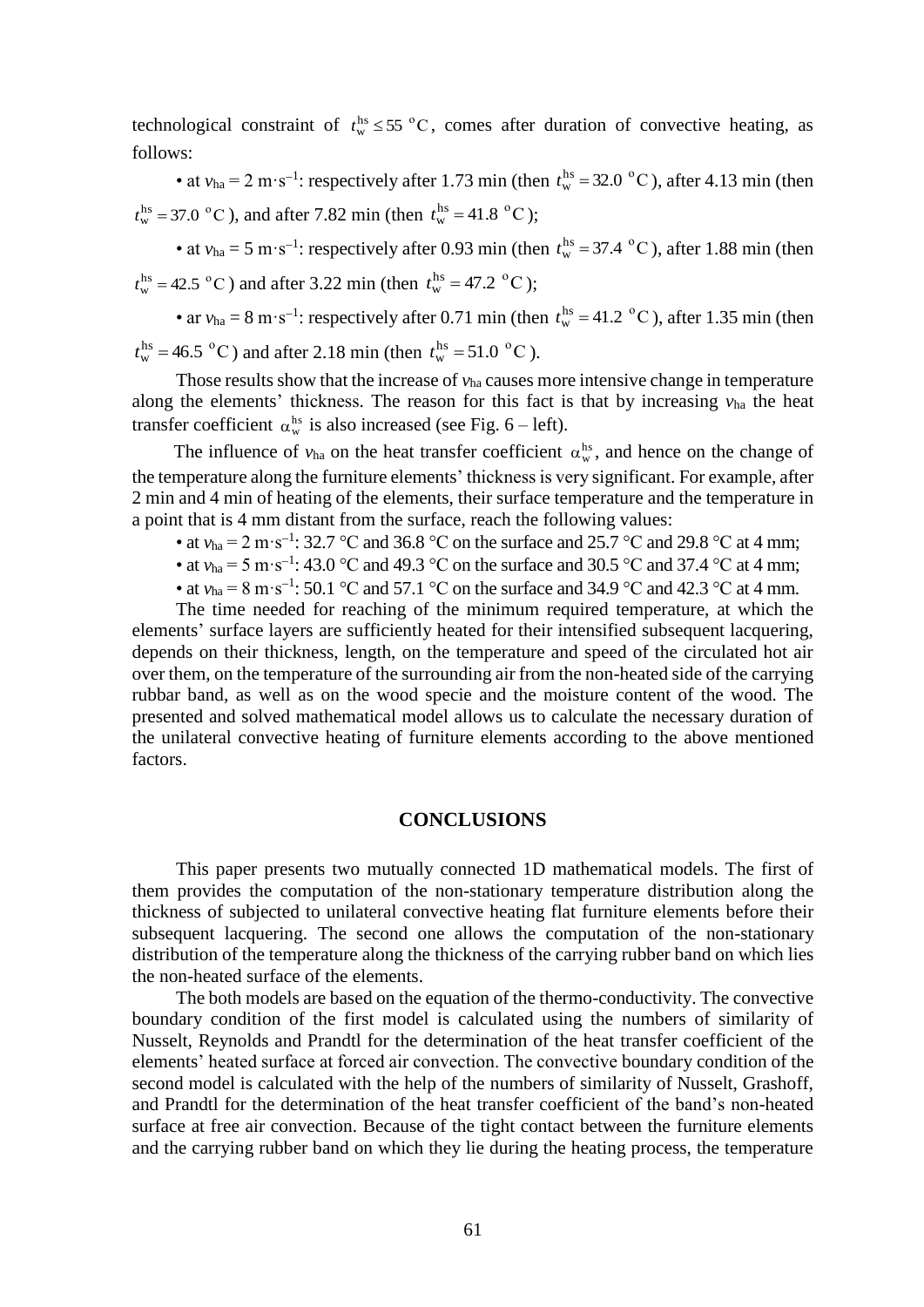of the non-heated surface of the elements is assumed to be equal to the temperature of the band's upper surface.

A software program has been prepared for the numerical solution simultaneously of the both models with the help of explicit scheme of the finite difference method, which has been input in the calculation environment of Visual Fortran Professional. With the help of the program, computations have been carried out for the determination of the 1D change of the temperature in flat oak elements with thickness of 16 mm, length of 1.2 m, initial temperature of 20 °C, and moisture content of 0.08 kg $\cdot$ kg<sup>-1</sup> during their 10 min unilateral heating by hot air with temperature of 100 °C and speed of 2 m·s<sup>-1</sup>, 5 m·s<sup>-1</sup>, and 8 m·s<sup>-1</sup>. Simultaneously with these, computations have been carried out for the determination of the 1D change in the temperature along the thickness of the rubber band reinforced by textile fibers, on which the non-heated surface of the elements lies. In the simulation experiments the band was with thickness of 4 mm, width of 0.8 m, initial temperature of 20 °C, and the temperature of the surrounding air from its non-heated surface was equal to 20 °C. The obtained results show that during the unilateral convective heating of the furniture elements, the change of the temperature in the points along their thickness and also in the points along the carrying rubber band's thickness goes on according to complex curves.

The computer solutions of both mathematical models could be used for visualization and technological analysis of the temperature change along the thickness of furniture elements made of different wood species, different thickness, length and moisture content, during their unilateral convective heating with different temperature and speed of the circulated air prior to their lacquering.

The approach used in this work could be applied for mathematical modelling of the temperature distribution in two or more layer's structures from different materials subjected to convective or/and conducting heating.

#### **REFERENCES**

BAR-C[OHEN](http://www.scopus.com/authid/detail.uri?authorId=7006690561&eid=2-s2.0-0021370981), A. – R[OHSENOW](http://www.scopus.com/authid/detail.uri?authorId=7004461943&eid=2-s2.0-0021370981), W. M. 1984. Thermally Optimum Spacing of Vertical, Natural Convection Cooled, Parallel Plates. Journal of Heat Transfer 106(1): 116–123.

BUCHLIN,J. M. 2002. Convective heat transfer in a channel with perforated ribs. International Journal Thermal Science 41(4): 332–340.

CHUDINOV, B. S. 1968. Theory of the thermal treatment of wood. Moscow: Nauka, 255 pp.

C[ERNECKY](http://www.scopus.com/authid/detail.uri?authorId=55656186800&eid=2-s2.0-84937904840), J. – J[ANDACKA](http://www.scopus.com/authid/detail.uri?authorId=55656186800&eid=2-s2.0-84937904840), J. – M[ALCHO](http://www.scopus.com/authid/detail.uri?authorId=6507788799&eid=2-s2.0-84937904840), M. – K[ONIAR](http://www.scopus.com/authid/detail.uri?authorId=55656835300&eid=2-s2.0-84937904840), J. – B[RODNIANSKA](http://www.scopus.com/authid/detail.uri?authorId=55656178300&eid=2-s2.0-84937904840), Z. 2015. Effect of the positions of directional tubing towards shaped heating surfaces on the value of local heat transfer coefficients. [JP Journal of Heat and Mass Transfer](http://www.scopus.com/source/sourceInfo.uri?sourceId=19700188163&origin=resultslist)  $12(1)$ :  $15-30$ .

DELIISKI, N. 2003. Modeling and technologies for steaming wood materials in autoclaves. DSc. thesis, University of Forestry, Sofia, 358 pp.

DELIISKI, N. 2011. Transient heat conduction in capillary porous bodies. In Ahsan A (ed) Convection and conduction heat transfer. Rieka: InTech Publishing House, 149–176.

DELIISKI, N. 2013a. Computation of the wood thermal conductivity during defrosting of the wood. Wood research, 58 (4): 637–650.

DELIISKI, N. 2013b. 3D modeling and visualization of non-stationary temperature distribution during heating of frozen wood. Drvna Industrija, 64 (4): 293–303.

DELIISKI, N. 2013c. Modelling of the Energy Needed for Heating of Capillary Porous Bodies in Frozen and Non-frozen States. Lambert Academic Publishing, Scholars' Press, Saarbruecken, Germany, 116 pp. ISBN 978-3-639-70036-7, http://www.scholars-press.com//system/ covergenerator/build/1060.

DELIISKI, N. – DZURENDA, L. – MILTCHEV, R. 2010. Computation and 3D visualization of the transient temperature distribution in logs during steaming. Acta Facultatis Xylologiae Zvolen, 52(2):  $23 - 31$ .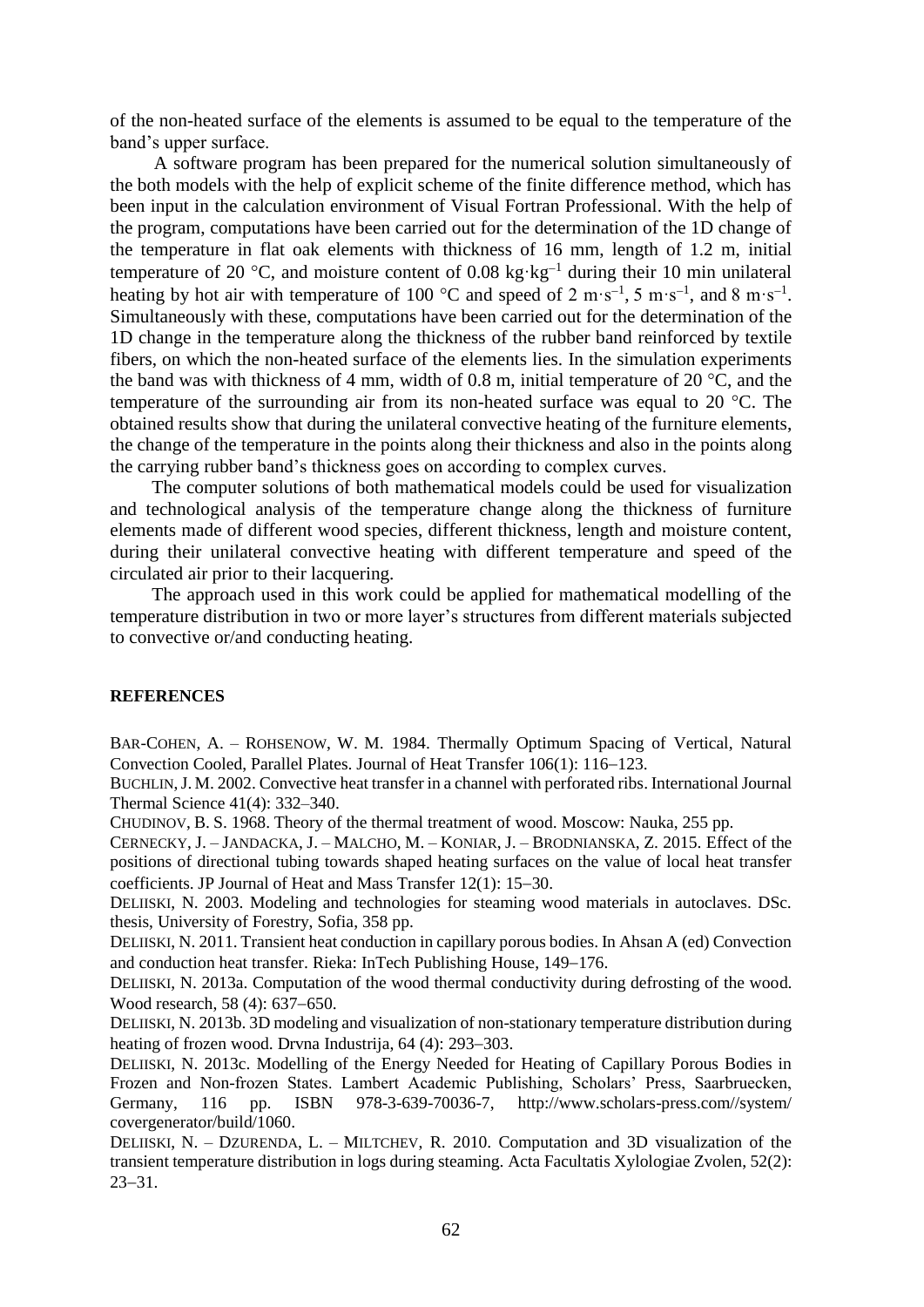DELIISKI, N. – DZURENDA, L. – TUMBARKOVA, N. – ANGELSKI, D. 2015. Computation of the temperature conductivity of frozen wood during its defrosting. Drvna Industrija, 66 (2): 87–96.

DELIISKI, N. – STANEV, R. – ANGELSKI, D. – TRICHKOV, N. – GOCHEV, Z. 2016a. Heat transfer coefficients during unilateral convective heating of wood details before their lacquering. Engineering sciences, Bulgarian Academy of Sciences, 53 (3): 26-42.

DELIISKI, N. – TUMBARKOVA, N. – DZURENDA, L. – BREZIN, V. 2016b. Numerical approach for computation of the heat and heat flux for covering of the emission in the surrounding air of subjected to unilateral heating flat wood details before their bending. Key Engineering Materials. 688:  $153 - 159.$ 

DORN, W. S., – MCCRACKEN, D. D. 1972. Numerical methods with FORTRAN IV: Case studies. New York : John Willej & Sons, Inc., 451 pp.

JAIĆ, M. – ŽIVANOVIĆ, R. 2000. Surface processing of wood – theoretical base and technological processes. Beograd.

JUMA, M. – BAFRNEC, M. – BREZANI, J. 2001. Thermal diffusivity of thick fibre-elastomer composites. http://www.tpl.ukf.sk/engl\_vers/thermophys/proceedings/juma.pdf: 95-101.

HADJISKI, M. 2003. Mathematical models in advanced technological control systems. Automatic & Informatics  $37(3)$ :  $7-12$ .

HADJISKI, M. – DELIISKI, N. 2015. Cost oriented suboptimal control of the thermal treatment of wood materials. IFAC-PapersOnLine 48-24 (2015): 54-59[, www.sciencedirect.com.](http://www.sciencedirect.com/)

HADJISKI, M. - DELIISKI, N. 2016. Advanced Control of the Wood Thermal Treatment Processing. Cybernetics and Information Technologies, Bulgarian Academy of Sciences, 16 (2): 179–197.

KAVALOV, A. – ANGELSKI, D. 2014. Technology of furniture. Sofia: University of Forestry, 390 pp. MILCHEV, V. – UZUNOV, D. – YORDANOV, V. – PALOV, D. 1989. Heating technology, Sofia: Teknika, 258 pp.

NIKOLOV, S. – VIDELOV, H. 1987. Manual for wood drying. Sofia: Zemizdat, 394 pp.

RADMANOVIĆ, K. – DUKIĆ, I. – PERVAN, S. 2014. Specific heat capacity of wood. Drvna Industrija,  $65(2): 151-155.$ 

POŽGAJ, A. – CHOVANEC, D. – KURJATKO, S. – BABIAK, M. 1997. Structure and properties of wood. 2<sup>nd</sup> edition, Bratislava: Priroda a.s., 486 pp.

ROHSENOW, W. M., HARTNETT, J. P. (ed.). 1973. Handbook of heat transfer. New York etc.: McGraw-Hill Book Company.

RÜDIGER, A. 1995. Grundlagen des Möbel- und Innenausbaus, DRW-Verlag, 306 pp.

SHUBIN, G. S. 1990. Drying and thermal treatment of wood. Moscow: Lesnaya promyshlennost, 337 pp.

SKAKIĆ, D. 1992. Final processing of wood. Beograd.

TELEGIN, A. S. – SHVIDKIY, B. S. – YAROSHENKO, U. G. 2002. Heat- and mass transfer. Moscow: Akademkniga, 454 pp.

VIDELOV, H. 2003. Drying and thermal treatment of wood. Sofia: University of Forestry, 335 pp.

ZHUKOV, E. V. – ONEGIN, V. I. 1993. Technology of protective and decorative coatings of wood and wood materials. Moscow: Ecologia, 304 pp.

http:/[/www.axelproducts.com](http://www.axelproducts.com/)

#### **Authors' addresses**

Prof. Dr. Nencho Deliiski, DSc. University of Forestry Faculty of Forest Industry Kliment Ohridski Bd. 10, 1797 Sofia Bulgaria deliiski@netbg.com